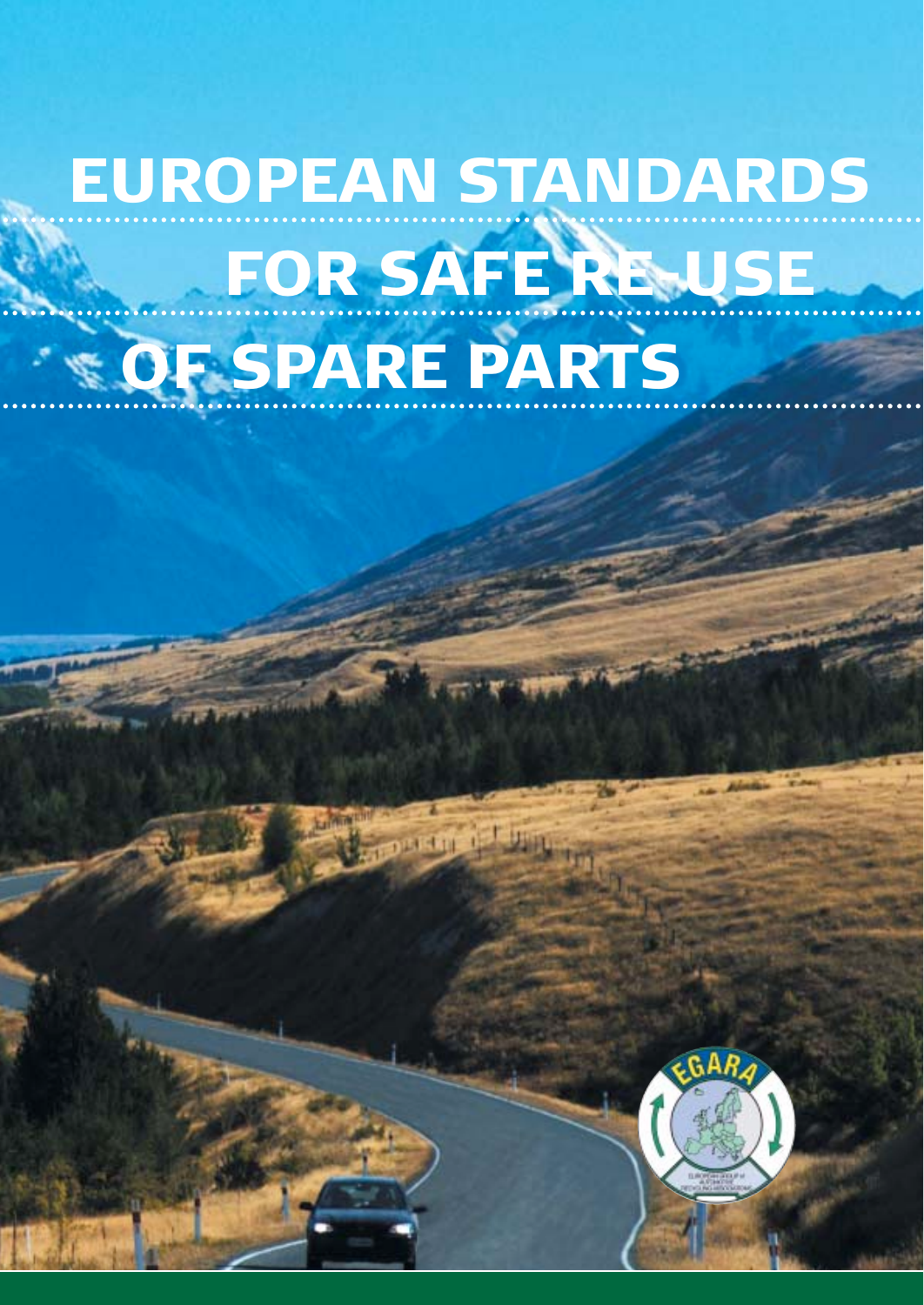#### Safe re-use of spare parts

Recycling of spare parts for cars has environmental and economical advantages. Cars are dismantled in a safe manner to avoid leakage or spills of dangerous liquids. Usable spare parts are then checked and labelled for re-use, before being offered for sale at a reasonable price. This system of re-use ensures that we protect the environment and preserve the world's natural resources, those that would otherwise be used in the manufacture of new parts. »Green Parts« as named by EGARA, are those parts that have been safely

removed, tested, and stored, to ensure optimum quality to the buyer, and the highest standard of protection to the environment.

#### EGARA

European Group of Automotive Recycling Associations, is the European umbrella association of national Automotive Recycling associations in Denmark, Belgium, Finland, France, Ireland, Netherlands, Norway, Poland, Sweden, Switzerland and the UK.

As such, EGARA represents professional, environment conscious Automotive Recyclers/Dismantlers across Europe. Since its foundation in 1991, EGARA has had these objectives:

- **to develop and defend the interests of the European automotive recyclers**
- **to support activities in order to facilitate the trade in second hand automotive parts**

The objectives are based on our core business philosophy, »Safe re-use«, which we describe like this: **Providing the right good quality used parts and components for the right car, ensuring that all parts and components have been properly controlled and tested and therefore do not impose safety or environmental hazards.**

In order to facilitate this, and knowing that our customers have a strong interest in it, EGARA has initiated a development of standards for quality certification, with the objective of obtaining a European harmonisation.

As the first, tangible step in this direction, EGARA publish this set of minimum certification standards for selling green parts. For detailed information concerning certification systems or standards in individual countries, please contact the national associations listed on the last page of this brochure.

> All usable spare parts are registered with plenty of details – car model, type, year, kilometrage and quality.



Safe re-use means that, in addition to removing all potentially dangerous liquids and materials from the car before dismantling it, all parts are checked and labelled before they are sold, ensuring »the right part, for the right car«.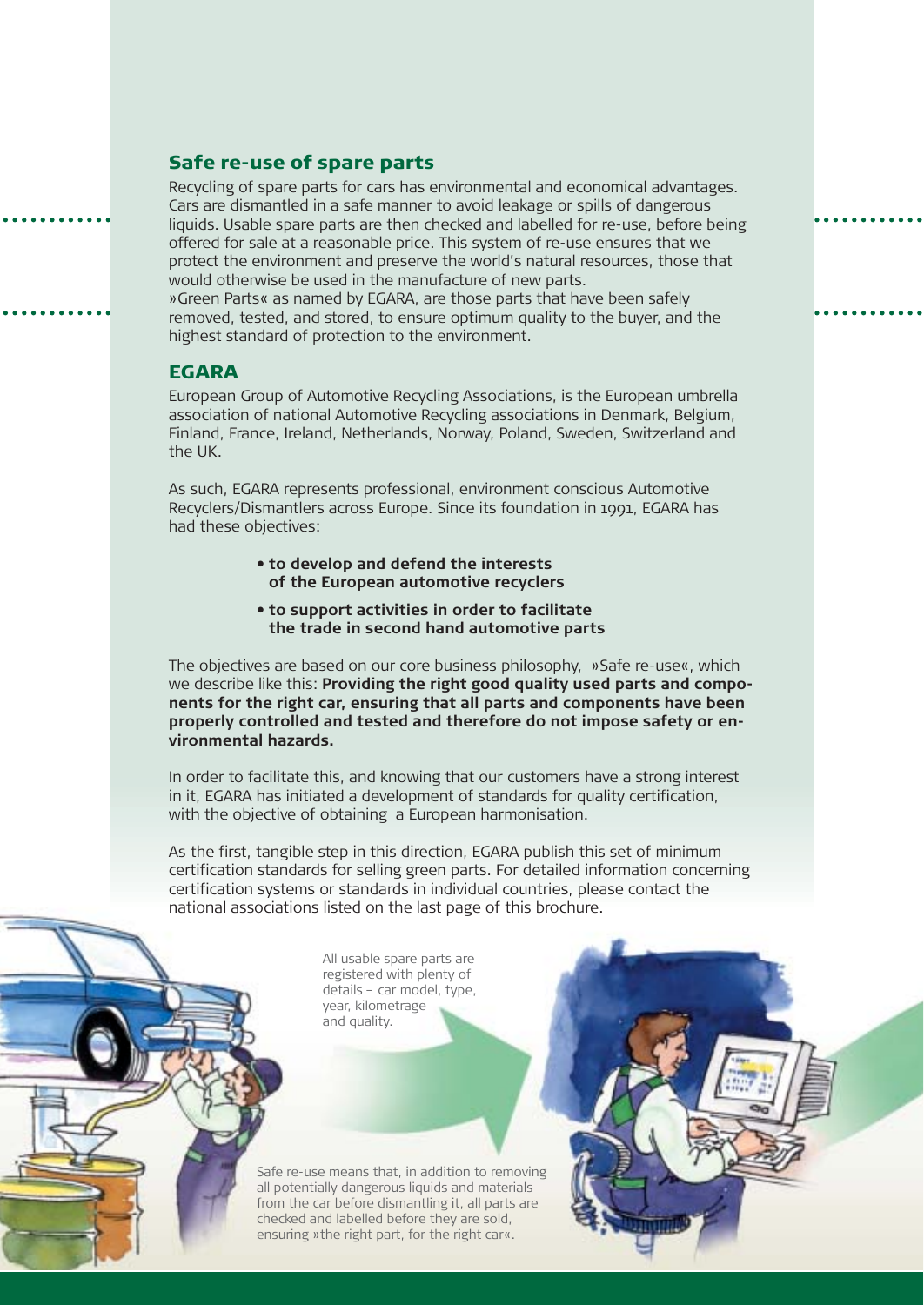### MINIMUM CERTIFICATION STANDARDS

## FOR SELLING GREEN PARTS

#### $\theta$  Basic requirements of the certification system

- The basic EGARA requirements (incorporated in existing national certification schemes) must be checked by an authorised and independent third party
- The automotive recycler has to fulfil all requirements of the ELV Directive

#### Minimum standards of customer reception

- External sign board containing company name, telephone number and opening days and times
- Clean identified customer reception area
- Quality of telephone reception during opening hours + answering machine when not open during normal opening hours

#### Requirements for registration, checking and storing the parts

- Registration of purchased cars and parts
- Registration of the supplier of parts purchased (where appropriate)
- Registration scheme to identify the origin of the parts after removing (where appropriate)
- Proper storage of parts in such a way that the quality will not be influenced
- Procedure to check the functionality of the parts before selling (if possible)

#### Sales conditions, administration and guarantee

- Offer of a receipt or invoice for every product sale identifying the part that is being sold
- Written sales and delivery conditions
- Business to business warranty of second hand spare parts and components for at least three (3) months (only on the part, not on labour etc., unless otherwise agreed)
- Procedure for handling complaints from customers
- Consumer warranty as per EU-Directive 1999/44/EC as implemented into national legislation

Spare parts are controlled and quality labelled to ensure that we can deliver the right part every time. And we offer a 3-month guarantee on our parts.

Once the parts have been registered, controlled and labelled, they go into stock for safekeeping until requested by a customer.